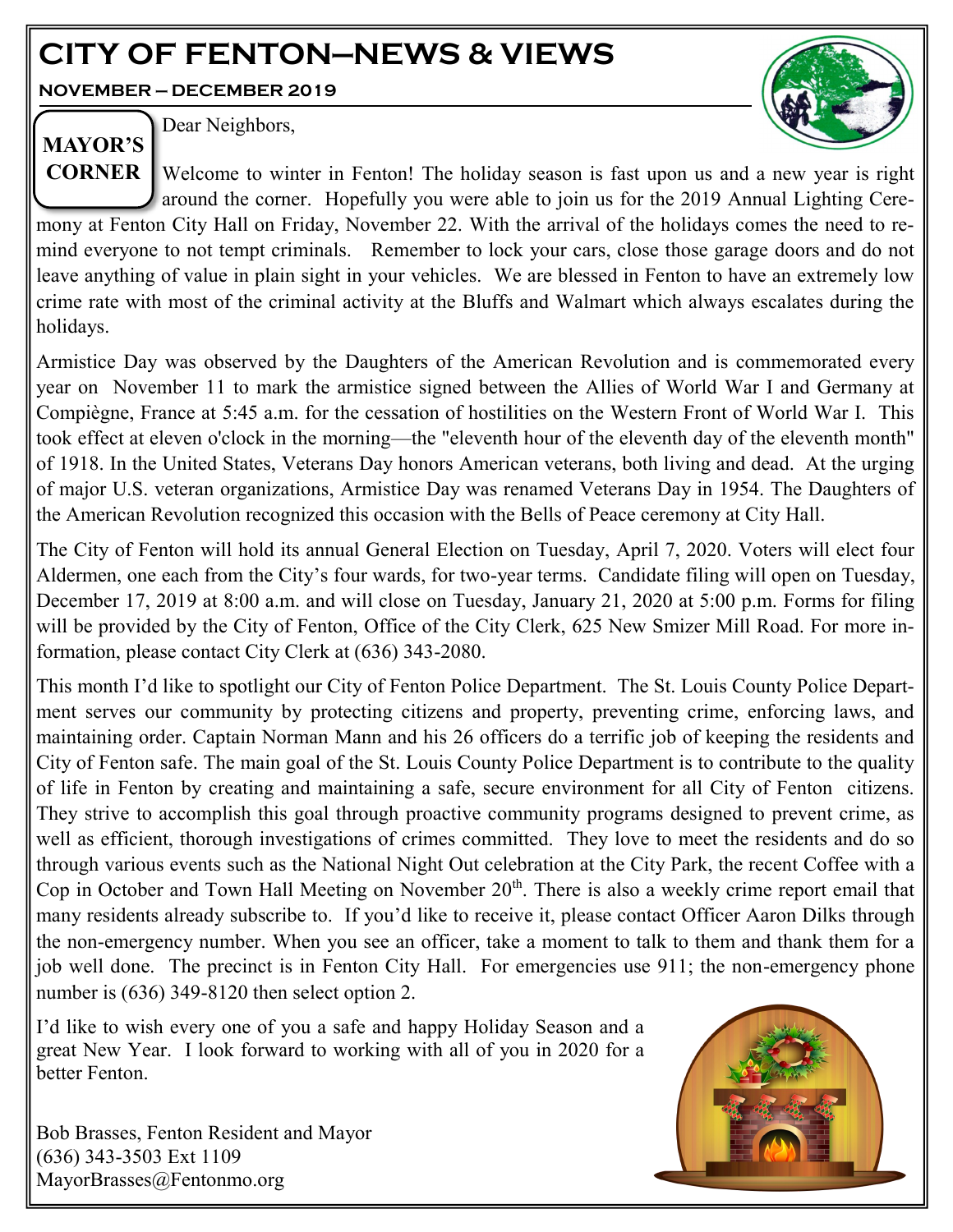### **PLANNING & ZONING COMMISSION PUBLIC HEARING NOTICE**



On **Tuesday, December 3, 2019,** the Planning & Zoning Commission will hold a Public Hearing at 7:00 p.m. during their regularly scheduled meeting at City Hall to consider the following:

### **OLD BUSINESS:**

- ✓ **CASE 2019-TXT-01:** Consideration of amendments to Chapter 470 – Additional Non-Residential District Regulations of the Zoning Code.
- ✓ **CASE 2019-TXT-04:** Consideration of amendments to Chapters 450 and 495 of the Zoning Code pertaining to drivethrough services and off-street parking and loading requirements.
- ✓ **CASE 2019-TXT-09:** Consideration of amendments to Chapter 480 - Subdivision Regulations of the Zoning Code.

### **NEW BUSINESS:**

- ✓ **CASE 2019-TXT-11:** A Petition by Gary Grewe of Gravois Bluffs East 8-A, LLC to include uses already identified on the City's Land Use Matrix under Chapter 476 as additional Permitted Uses or Uses allowed by Special Use Permit in "C-1" Commercial District and "OT-3" Olde Towne District.
- ✓ **CASE 2019-SUP-17:** A Petition by Gary Grewe of Gravois Bluffs East 8-A, LLC, on behalf of Caliber Collision, to operate an Automotive Collision Shop at 639 Gravois Bluffs Boulevard, Suite E. The parcel is zoned "OT-3" Olde Towne District.
- ✓ **CASE 2019-REZ-02:** A Petition by Lisa Nathe, Trustee of the Joseph H. Callahan Trust to rezone two (2) lots from "R-1" Residential District to "R-3" Residential District. The parcels are addressed as 1104 and 1180 Horan Drive.

### **For more information, please call Community Development at (636) 349-8110.**

# **FALL LEAF PICKUP PROGRAM**

The City's Fall Leaf Pickup Program will run through the week of **December 16**. Leaf pickups will start at 7:00 a.m. on Mondays and should take  $2$  to 5 days depending on the amount of leaves being removed. PLEASE DO NOT RAKE LEAVES INTO THE STREET. Leaves should be raked to the back of curbs to avoid washing into the storm sewer system. Leaf piles containing debris or items other than leaves including, but not limited to, animal waste, lawn clippings, trash, tree limbs, etc. will NOT be picked up. If the unacceptable items are removed, the leaf pile will be picked up the following week. If you have questions, please contact Public Works at (636) 349-8155.

### **NEW BUSINESS CORNER**

The following business has received an Occupancy Permit and is calling Fenton "home."



NAPA Auto Parts d/b/a Missouri River Auto Parts, Inc. 72 Fenton Plaza *Retailer of Automotive Parts & Accessories*

### **AVOID COSTLY PLUMBING EXPENSE**

Keeping fat, grease, and oil out of the drain is one of the best ways to avoid a sewer backup in your home. Fats, oils, and grease are found in meat, fish, butter, cooking oil, gravy, sauces, mayonnaise, salad dressing, and cheese. To keep these items out of the drain or garbage disposal, wipe cooled pots and pans with a paper towel before washing, remove fatty foods from plates and the kitchen sink and place them in the trash, not down the drain. **Can it, cool it, and trash it**. Pour all cooled cooking fats that will harden into a disposable container. Cool them and throw them in the trash. Help prevent drain and sewer clogs by keeping drains fat‐free. Find out more at www.projectclearstl.com.

### ELECTION NOTICE

The City of Fenton will hold its annual General Election on **Tuesday, April 7, 2020.** Voters will elect four Aldermen, one



each from the City's four wards, for two-year terms. The polling places will open at 6:00 a.m. and close at 7:00 p.m. The St. Louis County Board of Election Commissioners will notify all registered voters by mail of their respective polling place.

Candidate filing will open on Tuesday, December 17, 2019 at 8:00 a.m. and will close on Tuesday, January 21, 2020 at 5:00 p.m. Forms for filing will be provided by the City of Fenton, Office of the City Clerk, 625 New Smizer Mill Road.

**For more information, please contact City Clerk, (636) 343-2080.**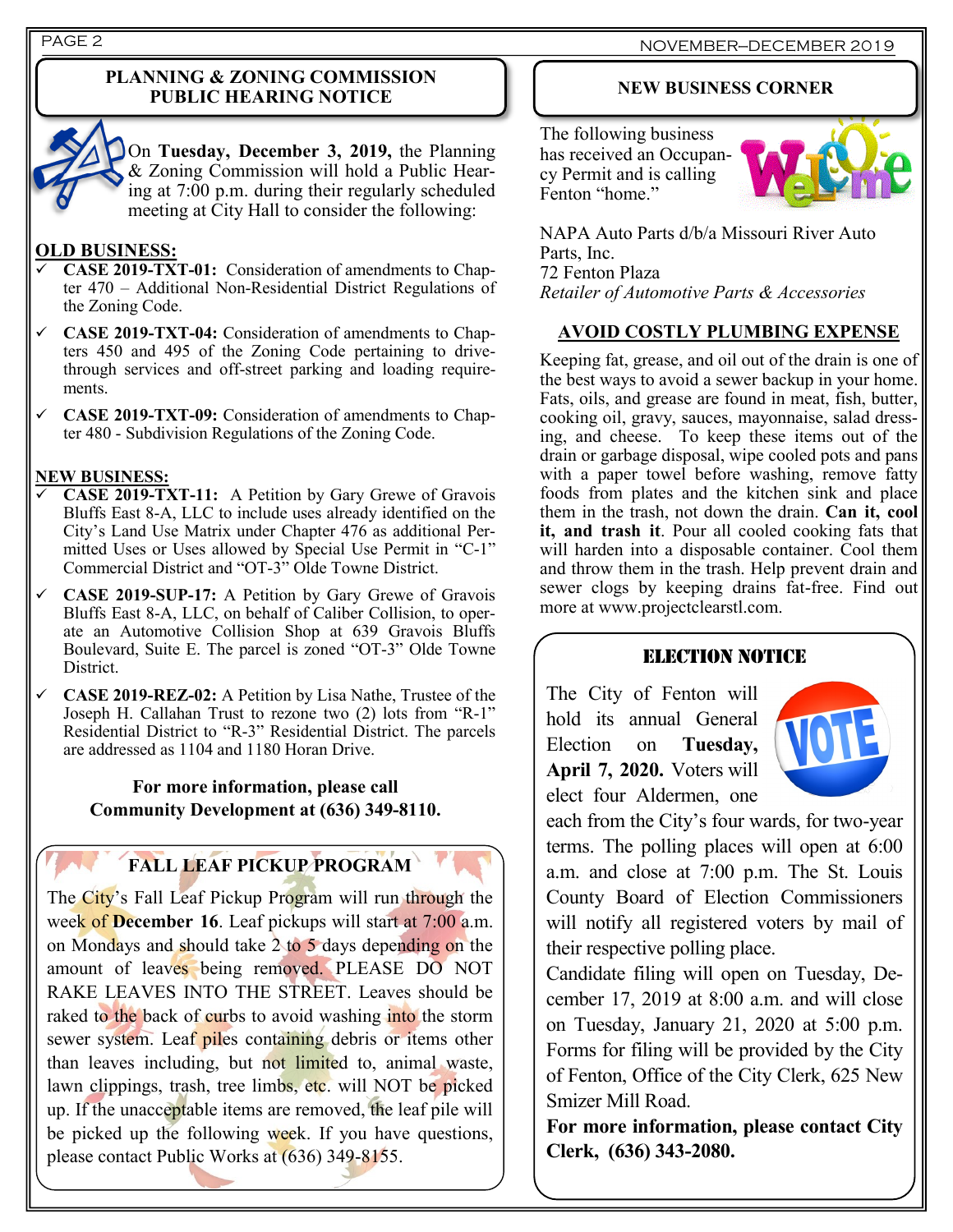## **HONEYSUCKLE REMOVAL UNDERWAY**

Public Works is tackling the honeysuckle bushes that have been taking over our parks and other common areas. Please help their efforts by removing it from your property. After the honeysuckle is removed, it can be cut, bundled and put out for yard waste pick



up. Missouri Department of Conservation has a wealth of information on invasive plant removal as well as native alternatives that are better for wildlife and the environment. For more information, you can contact Shaw Nature Reserve at 636-451-3512 or Missouri Department of Conservation at WildlifeDivision@mdc.mo.gov.

## **RECYCLABLE ITEMS REMINDER**

Fenton makes it easy for residents to recycle all their items in one container. The City of Fenton provides a 65-gallon cart to each resident. Paper, plastics and tin cans can be placed in the same container.

#### **Unacceptable items include:**

- Holiday lights
- Gas, oil and antifreeze containers.
- Styrofoam.
- Pyrex.
- Plastic bags.
- Hoses, large metal items (car parts).
- Toys and hard-bound books.
- Panes of broken glass and ceramics.

### **'TIS THE SEASON FOR STYROFOAM AND CARDBOARD BOXES**

During the holidays, it's easy to accumulate  $\leq$ cardboard boxes and polystyrene packing materials (commonly known as Styrofoam.) Boxes can be flattened or broken down and stacked



at the curb with your recycling cart if too big to fit. Styrofoam, however, isn't economical to recycle curbside due to its low scrap value. Fortunately, there are drop-off options. Packing "peanuts" can frequently be returned to a mail store for reuse. *Call the location before dropping off.*  For more information, go to www.stlouisco.com. Click on Health and Wellness and then click on Recycling and Waste Management.

### **ST. LOUIS COUNTY POLICE FENTON PRECINCT**



### **COATS and FOOD**.

Through the Month of November, the Fenton Precinct will be collecting nonperishable food items to replenish

LifeChurch's pantry for families in the community. We will also be collecting new or used coats, gloves, hats, and blankets to assist the Stay Toasty on Transit coat drive. You can participate by bringing the donated items to Town Hall Meeting at Fenton City Hall on November 20, 2019 at 7 p.m. You can also drop off your donated items to the Fenton Precinct located in Fenton City Hall as well.



# **LOCK IT OR LOSE IT.**

### **9 PM ROUTINE**

What's the 9pm Routine? It's a reminder to our residents to take small steps that could make a big difference in preventing crime. We've had an uptick in larcenies from vehicles as well as stolen vehicles across the county. This simple routine can help us to remember to lock our cars, remove valuables, close our garage doors and secure our home every night before bed. If you're with us, let us know! Do the [#9PMRoutine](https://www.facebook.com/hashtag/9pmroutine?source=feed_text&epa=HASHTAG&__xts__%5B0%5D=68.ARCxWTnXVfZEyvBlR6wUactiaWI9u-TC2975Pl4QUQle74EBYyVJUBMADltEzmhrwCfr6zrNRO5yI-7qslbGO7jzliGFyCiIWFReXFIqwhubIpaXLuULw3wbIUD2UM4Ixfc-J7JAfWl2hLQ_6JbKDIRxOIXsIB5CuP5lN-5O) every night! Like St. Louis County Police Department's Facebook page for your 9 pm reminders.

**Neighborhood Policing Officer Aaron Dilks Precinct Phone (636) 349-8120**

### **HOLIDAY TRASH & RECYCLING SCHEDULE**

With the holidays approaching, please remember if your regular trash and recycle pick up day is **Wednesday**, this year, since Christmas and New Year's Day fall on Wednesday, your pick up day will be on **Thursday** for both holidays. Call Waste Connections at  $636-321-2100$  for bulk items.

### **SALES TAX REDISTRIBUTIONS TO ST. LOUIS COUNTY FOR OCTOBER 2019**

| "A" Sales Tax Summary |                      | "B" (Pool) Sales Tax Summary |                      | <b>Combined Sales Tax Summary</b> |                      |
|-----------------------|----------------------|------------------------------|----------------------|-----------------------------------|----------------------|
| Generated             | <b>Redistributed</b> | <b>Generated</b>             | <b>Redistributed</b> | <b>Generated</b>                  | <b>Redistributed</b> |
| \$518,653             | $$279,015(53.8\%)$   | \$190,051                    | \$71,611(37.7%)      | \$708,704                         | \$350,626 (49.5%)    |

Total amount for 2019 redistributed to St. Louis County is \$2,700,830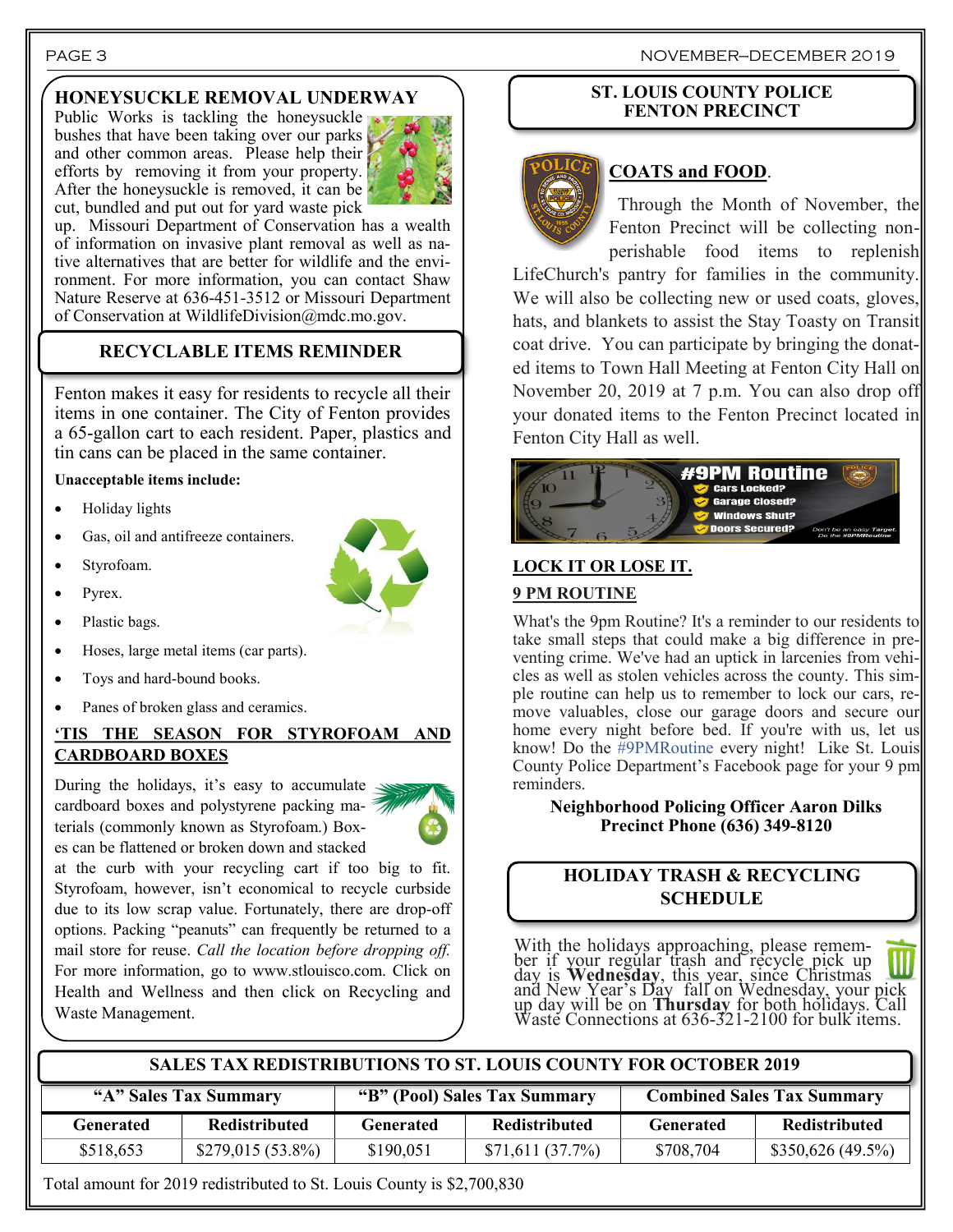### **DECISIONS FROM THE OCTOBER SPECIAL MEETINGS AND OCTOBER 24, 2019 BOARD OF ALDERMEN MEETING**

## *DECISIONS*

✓ Approved appointment of Robin Huels to fill the Ward 3 Alderman position.



- Approved deer population survey by White Buffalo.
- ✓ Approved extending John Fabick Award nomination deadline to October 31.
- Approved City to pay for street lights in the Estates of Uthoff Valley and Shadow Creek subdivisions immediately and to develop a policy for citizens to report their street lights to the City.
- Approved Board of Aldermen committees.
- Approved Alderman Maurath as President of the Board of Aldermen.
- Approved Alderman Maurath as a voting Liaison to the Planning and Zoning Commission.
- Approved Alderman Clauss as Liaison to the Park Board.
- ✓ Approved Alderman Wisbrock as Police Committee Chairman.
- ✓ Approved Alderman Clauss as Personnel Committee Chairman.
- Approved Alderman Huels as Community Affairs Chairman.
- ✓ Approved Alderman Patton as Capital Improvements Committee Chairman.
- ✓ Approved Alderman Jokerst as Public Works/Forestry Committee Chairman.
- ✓ Approved Alderman Sobey as Information Services Committee Chairman.
- Approved Alderman Sobey as Finance Committee Chairman.
- ✓ Approved Alderman Seemayer as Health/Safety Committee Chairman.
- Approved City keeping its portion of the health insurance rebate and refunding employees their percentage of the rebate.
- Approved Employee Appreciation Luncheon.
- $\checkmark$  Approved review of City's Compensation Package.

# *ORDINANCES*

- #3983 Ord. authorizing the Mayor to execute an amendment to the agreement with Hochschild, Bloom & Company to extend the agreement to continue to provide the City financial services.
- #3984 Ord. authorizing the Mayor to execute an agreement with Athletico Management, LLC for certain testing services.
- #3985 Ord. authorizing the Mayor to execute a subterranean easement agreement for Metropolitan Sewer District and granting further authority.

# **ofoe@o@oo@oo@o**

### **HOLIDAY SCHEDULE FOR THE BOARD OF ALDERMEN**

The Holiday Schedule for Board of Aldermen Committee Meetings and Board of Aldermen Meetings is as follows:

- **Thursday, December 5, 2019 Board Committee Meeting.**
- **Thursday, December 19, 2019 Board of Aldermen Meeting.**
- **Thursday, January 9, 2020 Board Committee Meeting.**
- **Thursday, January 23, 2020 Board of Aldermen Meeting.**



# **JOB OPENINGS**

**Now Hiring Group Swim Instructors for 2020!** Swim instruction experience is preferred. Lessons will be held on Saturday mornings. Please contact Katie at  $kkearbey@fentonmo.org$  for more details.

# **CITY STREETLIGHTS**

When Ameren maintains the streetlights in the City, they may upgrade some of the bulbs to LED. The light from the LED bulb may be a slightly different color, so do not be alarmed. If a light is not working, please copy the number off of the pole and call Public Works at 636 -349-8155. If you provide us with the pole number and street address, we can then contact Ameren to have the light repaired.

# **CITY HOLIDAY HOURS** City offices will be **closed**  on the following days for

the upcoming holidays:

- **Tuesday, December 24**
- **Wednesday, December 25**
- **Tuesday, December 31**
- **Wednesday, January 1**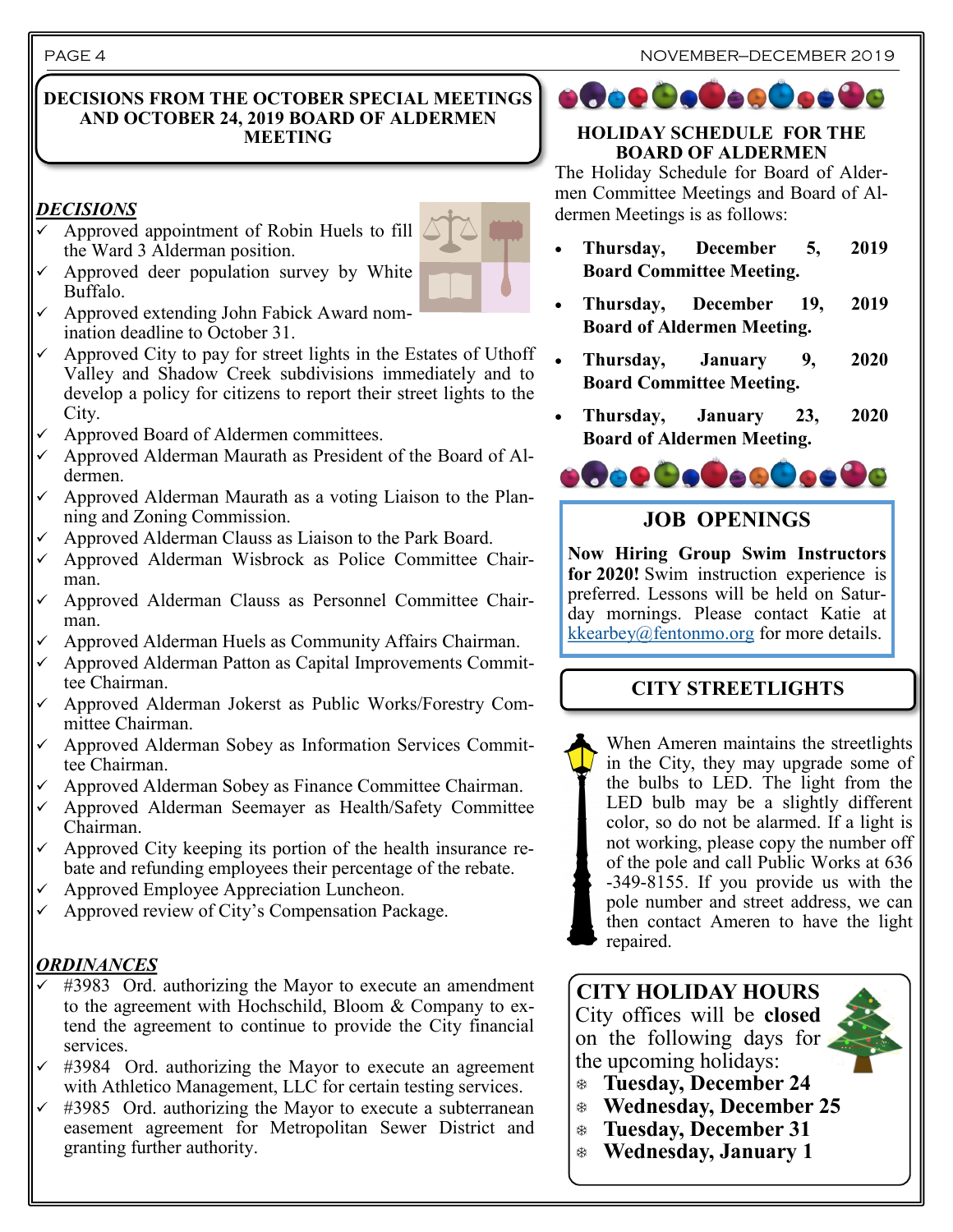PAGE 5

### **UPCOMING PROGRAM OFFERINGS**

For detailed information, including program fees and registration requirements, please call RiverChase of Fenton at **(636)**<br>343-0067 or visit our website at or visit our website

**www.fentonmo.org.**



# **SENIOR (55+) LUNCH AND BINGO**

*Please note the earlier time!* Join us at 10:00 a.m. on **Wednesday, December 11** for an hour of bingo followed by ham for lunch. Our Savior Lutheran Choir will be perform-

ing. Fee: \$7.00/person.

### **INDOOR SOCCER LEAGUE (AGES 3—5)**

This 5-game league is a perfect way for your kiddo to meet new friends and burn off that winter energy while playing the game of soccer. This game-only league will be played 4 on 4 with no goalie.



Games will be 45 minutes and held at RiverChase West Gymnasium on Saturday mornings. Players will receive a numbered uniform shirt. Shin guards are required. Space is limited, so make sure to sign up early. You must sign up by **January 12**. League begins **February 1**. **Fee is \$40 for Resident/Members and \$45 for Non-Members.** \*Parent coaches are needed and will receive a FREE registration credit at the end of the season.



# **HOLIDAY CRAFT FAIR**

Tis the Season To be Merry! Vendors will have specialized, handcrafted, and unique gifts**.** Shop from 30-40 vendor booths. **Saturday, December 14 from 9 a.m.-4 p.m.** Please contact River-Chase at 636-343-0067 for more details.

### **TAE KWON DO (AGES 6 and up)**

Class meets on Tuesdays and Thursdays. Uniform is required. Next session starts December 3rd. Please visit www.stltkd.com for more information.



# **RIVERCHASE HOLIDAY HOURS**

**Dec 24—Christmas Eve : 8:00 a.m.—Noon Dec 25—Christmas Day: CLOSED Dec 31—New Year's Eve: 8:00 a.m.—Noon Jan 1—New Year's Day: 12:00 p.m.—5:00 p.m.**



 www.facebook.com/FentonParks www.facebook.com/FentonFarmersMarket

# PARKS & RECREATION **FENTON IS SNOW READY**

With winter weather just around the corner, we would like to make our annual request for your cooperation and assistance during snow emergencies. In order to facilitate efficient and total clearing of pavement when snow advisories are announced by the media or snow begins to fall, please refrain from parking vehicles in the street. **This is particularly important in cul-de-sacs and areas with narrow streets. Parking in a manner that impedes snow removal equipment may result in immediate notification from the Police Department to move the vehicle regardless of the hour.**



# **FENTON HISTORICAL SOCIETY**

The monthly meeting of the Fenton Historical Society will be held on **Thursday, December 5 at 7:00 p.m.** The Fenton Historical Society is located at #1 Church Street in Olde Towne Fenton.

Stop by for a visit during our Annual Christ-



mas Open House on **Saturday, December 7** beginning at 10:00 a.m. The Open House will be held at Swantner House, #1 Church Street. There will be cookies, drinks, prizes and friendship!

For more information,

call (636) 326-0808 or visit our website: **www.fentonhistory.com.**